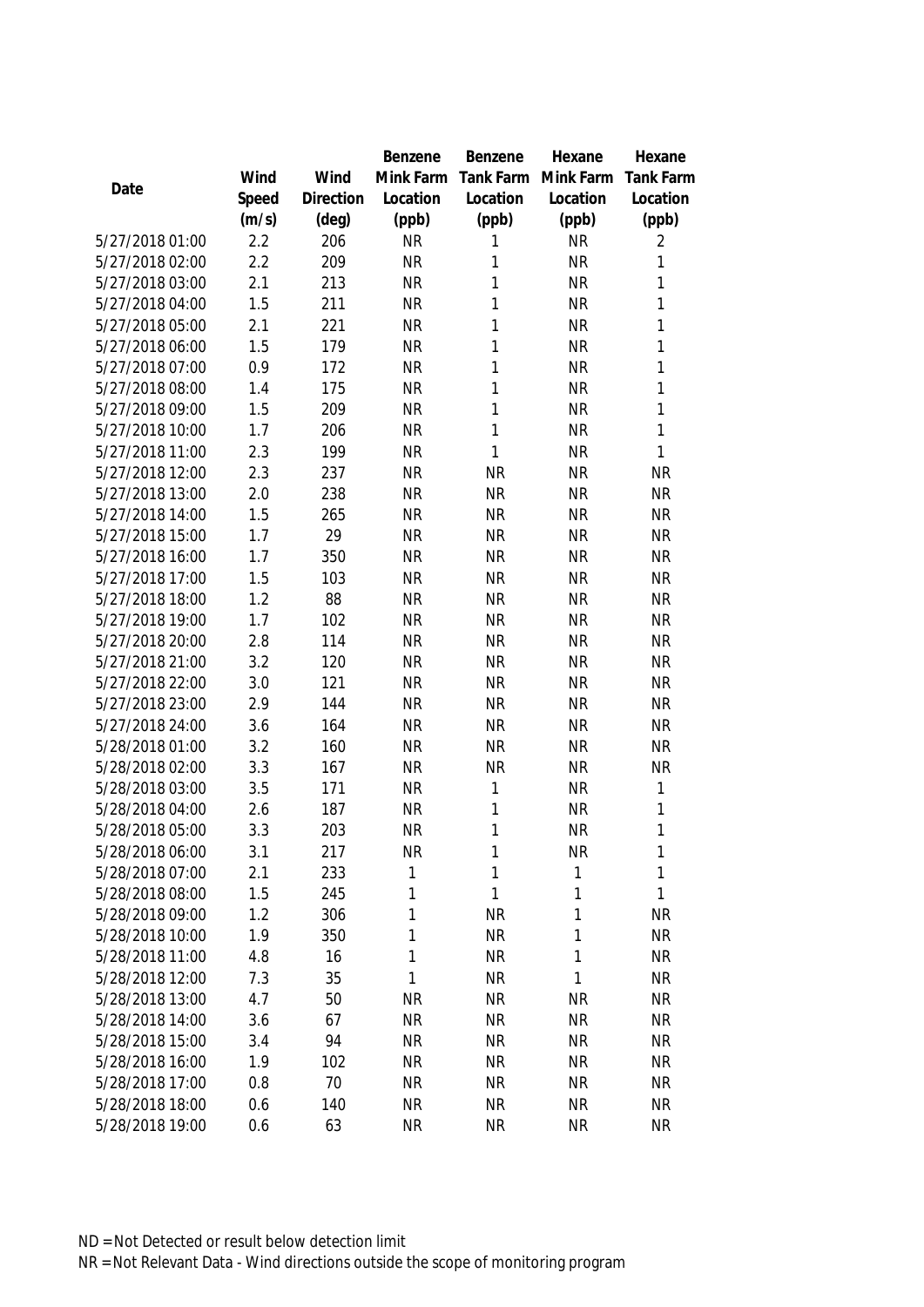|                                    |            |           | Benzene                | Benzene                | Hexane                 | Hexane                 |
|------------------------------------|------------|-----------|------------------------|------------------------|------------------------|------------------------|
|                                    | Wind       | Wind      | Mink Farm              | Tank Farm              | Mink Farm              | <b>Tank Farm</b>       |
| Date                               | Speed      | Direction | Location               | Location               | Location               | Location               |
|                                    | (m/s)      | (deg)     | (ppb)                  | (ppb)                  | (ppb)                  | (ppb)                  |
| 5/28/2018 20:00                    | 0.8        | 50        | <b>NR</b>              | <b>NR</b>              | <b>NR</b>              | <b>NR</b>              |
| 5/28/2018 21:00                    | 1.7        | 52        | <b>NR</b>              | <b>NR</b>              | <b>NR</b>              | <b>NR</b>              |
| 5/28/2018 22:00                    | 1.8        | 79        | <b>NR</b>              | <b>NR</b>              | <b>NR</b>              | <b>NR</b>              |
| 5/28/2018 23:00                    | 1.9        | 62        | <b>NR</b>              | <b>NR</b>              | <b>NR</b>              | <b>NR</b>              |
| 5/28/2018 24:00                    | 1.8        | 64        | <b>NR</b>              | <b>NR</b>              | <b>NR</b>              | <b>NR</b>              |
| 5/29/2018 01:00                    | 2.1        | 55        | <b>NR</b>              | <b>NR</b>              | <b>NR</b>              | <b>NR</b>              |
| 5/29/2018 02:00                    | 1.7        | 55        | <b>NR</b>              | <b>NR</b>              | <b>NR</b>              | <b>NR</b>              |
| 5/29/2018 03:00                    | 1.3        | 76        | <b>NR</b>              | <b>NR</b>              | <b>NR</b>              | <b>NR</b>              |
| 5/29/2018 04:00                    | 1.1        | 43        | <b>NR</b>              | <b>NR</b>              | <b>NR</b>              | <b>NR</b>              |
| 5/29/2018 05:00                    | 1.3        | 39        | 1                      | <b>NR</b>              | 1                      | <b>NR</b>              |
| 5/29/2018 06:00                    | 1.5        | 42        | <b>NR</b>              | <b>NR</b>              | <b>NR</b>              | <b>NR</b>              |
| 5/29/2018 07:00                    | 1.5        | 50        | <b>NR</b>              | <b>NR</b>              | <b>NR</b>              | <b>NR</b>              |
| 5/29/2018 08:00                    | 1.5        | 91        | <b>NR</b>              | <b>NR</b>              | <b>NR</b>              | <b>NR</b>              |
| 5/29/2018 09:00                    | 1.9        | 97        | <b>NR</b>              | <b>NR</b>              | <b>NR</b>              | <b>NR</b>              |
| 5/29/2018 10:00                    | 1.8        | 108       | <b>NR</b>              | <b>NR</b>              | <b>NR</b>              | <b>NR</b>              |
| 5/29/2018 11:00                    | 1.9        | 112       | <b>NR</b>              | <b>NR</b>              | <b>NR</b>              | <b>NR</b>              |
| 5/29/2018 12:00                    | 1.3        | 80        | <b>NR</b>              | <b>NR</b>              | <b>NR</b>              | <b>NR</b>              |
| 5/29/2018 13:00                    | 1.4        | 65        | <b>NR</b>              | <b>NR</b>              | <b>NR</b>              | <b>NR</b>              |
| 5/29/2018 14:00                    | 1.8        | 39        | 1                      | <b>NR</b>              | 1                      | <b>NR</b>              |
| 5/29/2018 15:00                    | 1.7        | 34        | NoData                 | NoData                 | NoData                 | NoData                 |
| 5/29/2018 16:00                    | 1.5        | 38        | NoData                 | NoData                 | NoData                 | NoData                 |
| 5/29/2018 17:00                    | 1.6        | 54        | <b>NR</b>              | <b>NR</b>              | <b>NR</b>              | <b>NR</b>              |
| 5/29/2018 18:00                    | 1.9        | 65        | <b>NR</b>              | <b>NR</b>              | <b>NR</b>              | <b>NR</b>              |
| 5/29/2018 19:00                    | 2.0        | 71        | <b>NR</b>              | <b>NR</b>              | <b>NR</b>              | <b>NR</b>              |
| 5/29/2018 20:00                    | 2.8        | 63        | <b>NR</b>              | <b>NR</b>              | <b>NR</b>              | <b>NR</b>              |
| 5/29/2018 21:00                    | 2.3        | 83        | <b>NR</b>              | <b>NR</b>              | <b>NR</b>              | <b>NR</b>              |
| 5/29/2018 22:00                    | 2.5        | 88        | <b>NR</b>              | <b>NR</b>              | <b>NR</b>              | <b>NR</b>              |
| 5/29/2018 23:00                    | 2.1        | 70        | <b>NR</b>              | <b>NR</b>              | <b>NR</b>              | <b>NR</b>              |
| 5/29/2018 24:00                    | 2.0        | 57        | <b>NR</b>              | <b>NR</b>              | <b>NR</b>              | <b>NR</b>              |
| 5/30/2018 01:00                    | 2.1        | 57        | <b>NR</b>              | <b>NR</b>              | <b>NR</b>              | <b>NR</b>              |
| 5/30/2018 02:00                    | 2.3        | 53        | <b>NR</b>              | <b>NR</b>              | <b>NR</b>              | <b>NR</b>              |
| 5/30/2018 03:00                    | 2.2        | 69        | <b>NR</b>              | <b>NR</b>              | <b>NR</b>              | <b>NR</b>              |
| 5/30/2018 04:00                    | 0.9        | 115       | <b>NR</b><br>1         | <b>NR</b>              | <b>NR</b><br>1         | <b>NR</b>              |
| 5/30/2018 05:00<br>5/30/2018 06:00 | 2.0<br>1.6 | 33        |                        | <b>NR</b>              |                        | <b>NR</b>              |
| 5/30/2018 07:00                    |            | 53<br>58  | <b>NR</b>              | <b>NR</b>              | <b>NR</b>              | <b>NR</b>              |
| 5/30/2018 08:00                    | 1.8<br>1.8 | 79        | <b>NR</b><br><b>NR</b> | <b>NR</b><br><b>NR</b> | <b>NR</b><br><b>NR</b> | <b>NR</b><br><b>NR</b> |
| 5/30/2018 09:00                    | 2.2        | 112       | <b>NR</b>              | <b>NR</b>              | <b>NR</b>              | <b>NR</b>              |
| 5/30/2018 10:00                    | 3.9        | 142       | <b>NR</b>              | <b>NR</b>              | <b>NR</b>              | <b>NR</b>              |
| 5/30/2018 11:00                    | 3.5        | 150       | <b>NR</b>              | <b>NR</b>              | <b>NR</b>              | <b>NR</b>              |
| 5/30/2018 12:00                    | 3.4        | 154       | <b>NR</b>              | <b>NR</b>              | <b>NR</b>              | <b>NR</b>              |
| 5/30/2018 13:00                    | 2.6        | 156       | <b>NR</b>              | <b>NR</b>              | <b>NR</b>              | <b>NR</b>              |
| 5/30/2018 14:00                    | 3.0        | 130       | <b>NR</b>              | <b>NR</b>              | <b>NR</b>              | <b>NR</b>              |
|                                    |            |           |                        |                        |                        |                        |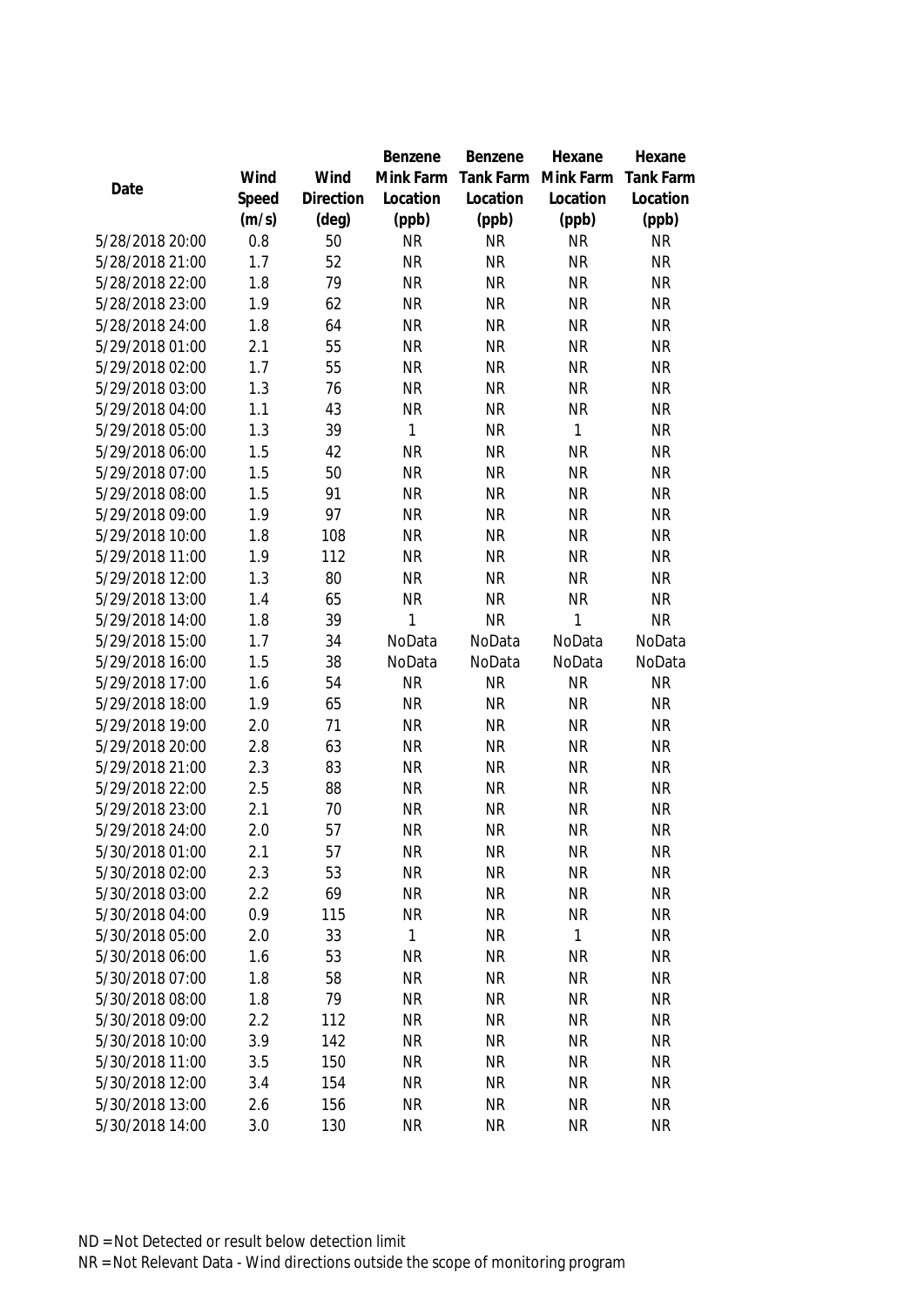|                                  |            |            | Benzene                | Benzene          | Hexane                 | Hexane            |
|----------------------------------|------------|------------|------------------------|------------------|------------------------|-------------------|
|                                  | Wind       | Wind       | Mink Farm              | Tank Farm        | Mink Farm              | <b>Tank Farm</b>  |
| Date                             | Speed      | Direction  | Location               | Location         | Location               | Location          |
|                                  | (m/s)      | (deg)      | (ppb)                  | (ppb)            | (ppb)                  | (ppb)             |
| 5/30/2018 15:00                  | 1.8        | 161        | <b>NR</b>              | <b>NR</b>        | <b>NR</b>              | <b>NR</b>         |
| 5/30/2018 16:00                  | 2.5        | 172        | <b>NR</b>              | 1                | <b>NR</b>              | 1                 |
| 5/30/2018 17:00                  | 3.1        | 163        | <b>NR</b>              | <b>NR</b>        | <b>NR</b>              | <b>NR</b>         |
| 5/30/2018 18:00                  | 3.1        | 225        | <b>NR</b>              | $\mathbf{1}$     | <b>NR</b>              | $\overline{2}$    |
| 5/30/2018 19:00                  | 1.9        | 273        | <b>NR</b>              | <b>NR</b>        | <b>NR</b>              | <b>NR</b>         |
| 5/30/2018 20:00                  | 1.2        | 322        | <b>NR</b>              | <b>NR</b>        | <b>NR</b>              | <b>NR</b>         |
| 5/30/2018 21:00                  | 3.2        | 246        | 1                      | $\mathbf 1$      | 1                      | $\overline{2}$    |
| 5/30/2018 22:00                  | 3.6        | 201        | <b>NR</b>              | 1                | <b>NR</b>              | 1                 |
| 5/30/2018 23:00                  | 3.0        | 205        | <b>NR</b>              | 1                | <b>NR</b>              | 1                 |
| 5/30/2018 24:00                  | 2.4        | 221        | <b>NR</b>              | 1                | <b>NR</b>              | $\overline{2}$    |
| 5/31/2018 01:00                  | 3.0        | 209        | <b>NR</b>              | 1                | <b>NR</b>              | $\overline{2}$    |
| 5/31/2018 02:00                  | 3.4        | 201        | <b>NR</b>              | 1                | <b>NR</b>              | 1                 |
| 5/31/2018 03:00                  | 3.3        | 215        | <b>NR</b>              | 1                | <b>NR</b>              | $\mathbf{1}$      |
| 5/31/2018 04:00                  | 2.9        | 210        | <b>NR</b>              | 1                | <b>NR</b>              | 1                 |
| 5/31/2018 05:00                  | 2.5        | 193        | <b>NR</b>              | 1                | <b>NR</b>              | 1                 |
| 5/31/2018 06:00                  | 3.0        | 182        | <b>NR</b>              | 1                | <b>NR</b>              | 1                 |
| 5/31/2018 07:00                  | 3.0        | 188        | <b>NR</b>              | 1                | <b>NR</b>              | 1                 |
| 5/31/2018 08:00                  | 3.1        | 188        | <b>NR</b>              | 1                | <b>NR</b>              | 1                 |
| 5/31/2018 09:00                  | 3.2        | 206        | <b>NR</b>              | 1                | <b>NR</b>              | 1                 |
| 5/31/2018 10:00                  | 3.9        | 234        | 1                      | 1                | 1                      | 1                 |
| 5/31/2018 11:00                  | 4.9        | 237        | 1                      | 1                | 1                      | $\overline{2}$    |
| 5/31/2018 12:00                  | 5.0        | 248        | 1                      | $\mathbf{1}$     | 1                      | 1                 |
| 5/31/2018 13:00                  | 4.6        | 261        | 1                      | 1                | 1                      | $\overline{2}$    |
| 5/31/2018 14:00                  | 4.2        | 263        | 1                      | 1                | 1                      | $\overline{2}$    |
| 5/31/2018 15:00                  | 4.0        | 212        | <b>NR</b>              | 1                | <b>NR</b>              | 6                 |
| 5/31/2018 16:00                  | 1.9        | 202        | <b>NR</b>              | $\mathbf{1}$     | <b>NR</b>              | 1                 |
| 5/31/2018 17:00                  | 2.8        | 204        | <b>NR</b>              | $\mathbf{1}$     | NR                     | 1                 |
| 5/31/2018 18:00                  | 3.3        | 270        | 1                      | $\mathbf{1}$     | 1                      | 1                 |
| 5/31/2018 19:00                  | 3.1        | 285        | 1                      | <b>NR</b>        | 1                      | <b>NR</b>         |
| 5/31/2018 20:00                  | 2.7        | 298        | 1                      | <b>NR</b>        | 1                      | <b>NR</b>         |
| 5/31/2018 21:00                  | 2.2        | 276        | 1                      | <b>NR</b>        | 1                      | <b>NR</b>         |
| 5/31/2018 22:00                  | 2.6        | 270        | 1                      | 3                | 1                      | 5                 |
| 5/31/2018 23:00                  | 2.1        | 243        | 1                      | 1                | 1                      | 3                 |
| 5/31/2018 24:00                  | 2.2        | 164        | <b>NR</b>              | <b>NR</b>        | <b>NR</b>              | <b>NR</b>         |
| 6/1/2018 01:00                   | 1.0        | 179        | <b>NR</b>              | 1                | <b>NR</b>              | 1<br>$\mathbf{1}$ |
| 6/1/2018 02:00<br>6/1/2018 03:00 | 1.4<br>1.3 | 190<br>180 | <b>NR</b><br><b>NR</b> | 1<br>$\mathbf 1$ | <b>NR</b><br><b>NR</b> | 1                 |
| 6/1/2018 04:00                   | 1.0        | 196        | <b>NR</b>              | 1                | <b>NR</b>              | 1                 |
| 6/1/2018 05:00                   | 0.7        |            | <b>NR</b>              | $\mathbf 1$      |                        | 1                 |
| 6/1/2018 06:00                   | 0.6        | 192<br>195 | <b>NR</b>              | $\mathbf{1}$     | <b>NR</b><br><b>NR</b> | $\mathbf{1}$      |
| 6/1/2018 07:00                   | 0.7        | 346        | 1                      | <b>NR</b>        | 1                      | <b>NR</b>         |
| 6/1/2018 08:00                   | 0.8        | 348        | 1                      | <b>NR</b>        |                        | <b>NR</b>         |
|                                  |            |            |                        |                  | 4                      |                   |
| 6/1/2018 09:00                   | 1.3        | 354        | 1                      | <b>NR</b>        | 1                      | <b>NR</b>         |